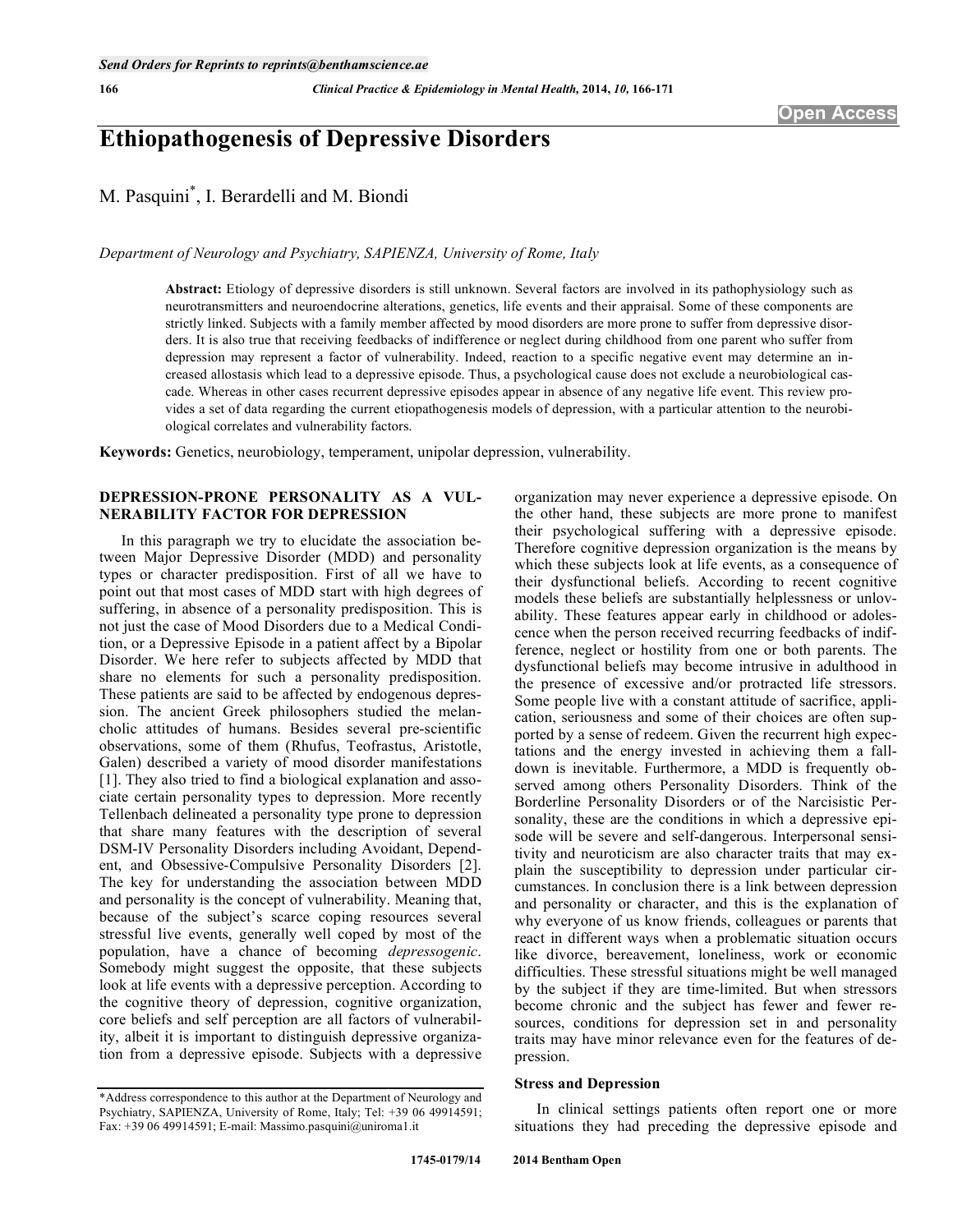they attribute to said life events a causal relation to their depression. This is only partially true. Coping skills, which are related to personality and personal perception, are the turning point for understanding different responses from different people. What happens to our body during a depressive episode? Many tissues, neurotransmitters, hormones and cytokines work in order to produce a stress response, which is aimed at maintaining homeostasis.

Stress response is the result of the activation of the endocrine, nervous and immune systems which cooperate for the fight or flight reaction.

The most important anatomical structures involved are the hypothalamus, the pituitary gland and the adrenal gland. These structures constitute the Hypothalamic-Pituitary-Adrenal axis (HPA). Amygdala and prefrontal cortex also modulate the HPA axis. Major depression is strongly associated to an hyperactivity of the HPA axis [3-6]. In addition, during a depressive episode the hippocampus, the amygdala and several areas of the prefrontal cortex are decreased in volume, similarly to the response shown during stressful conditions.

When aversive stimuli become stressors two different responses are activated. The fast response is mediated by the CRH by comunicating with the sympathetic systems that employ releasing adrenalin and noradrenalin neurotransmitters, to a perceived dangerous event. In the mean time other peptdides called urocortins produce an anxiolitic response balancing the fight or flight CRH response. Both CRH and urocortins are regulated by glucocorticoids. The second response consists in the mobilization of the HPA, hypothalamus- pituitary-adrenal axis, which releases specific hormones in the systemic circulation. The hypothalamus has a central role in the modulation of releasing hormones by receiving neurons form the amigdala and other limbic areas (the emotional brain), that stimulate the pituitary gland which releases ACTH. At this level many control mechanisms such positive and negative feedbacks are involved. ACTH actives adrenal glands to produce the secretion of cortisol. The hyppocampus, with other limbic system areas, has two different kinds of cortisol receptors. The MR receptor is activated by normal levels of circulating cortisol. The GR receptor is activated when the cortisol levels get progressively higher, in the mean while hippocampus is genetically blocked. Cortisol hyperproduction and CRH overdrive determine an alteration in the balance of monoamines and lastly, neuronal atrophy. The acute stress response activates the monoamines, while the chronic stress determines a reduced activity of dopaminergic, serotoninergic and noradrenergic neurons. Persisting hypercortisolemia decreases serotonin synthesis. Thus antidepressants act not only as monoamines replacement but they also modulate brain's glucocorticoid receptors and the expression of MR and GR.

Furthermore, proinflammatory cytokines are also implicated in the development of depression such as interleukinl  $\alpha$  and  $\beta$  (IL-1 $\alpha$  and IL-1 $\beta$ ), tumor necrosis factor- $\alpha$  (TNF- $\alpha$ ) and interleukin-6 (IL-6). These cytokines are responsible for the manifestation of sickness behavior. Decreased movement, increased slow-wave sleep, altered cognition, social withdrawal and reduced food and water intake represent

### *Ethiopathogenesis of Depressive Disorders Clinical Practice & Epidemiology in Mental Health,* **2014***, Volume 10* **167**

sickness behavior. However, there is no evidence supporting the idea that inflammation may explain pathogenic beliefs and their consequences such as sense of guilt, sense of failure or self-dislike [7].

In addition cytokines may activate IDO (indoleamine 2,3 dioxygenase) in macrophages, dendritic cells and other neurons, which degrade tryptophan along the kynurenine pathway [8, 9]. As a consequence there is low bioavailability of tryptofan, a precursor of serotonin in the brain. At the present time, it is not clear how this immune-mediated alteration of serotonin is activated, apart from the case of the inoculation of proinflammatory agents (IFN $\alpha$ ) or particular medical conditions. Proinflammatory cytokines, glucocorticoids and their receptor have a negative effect on cellular plasticity, and neurogenesis. Indeed antidepressants works *via* the replacement of neurotransmitters and also by reducing the inflammatory state of the brain.

From an evolutionary perspective, depression (as well as social anxiety) can be explained in terms of motivational/behavioral systems with particular reference to the hierarchical system, and be viewed as a defensive response to positions or perceptions of low rank, defeat and entrapment. Humans as well as other primates in low status positions tend to be tense, vigilant to social threats, have high cortisol levels, lower 5-HT, display submissive behavior and experience shame [10]. Prolonged submissive behavior and the associated condition of chronic stress represent a conceptual link between biological markers of pathology and shame and negative self schemata.

### **GENETICS OF MAJOR DEPRESSION**

Genes and non-shared environment are partially responsible to the etiology of Major Depressive Disorder (MDD). The classification of genes that empathize susceptibility for non-bipolar depressive disorders would be a major advance in the comprehension of pathophysiological mechanisms of MDD. The purpose of this section is to introduce the reader to current behavioural genetic studies of depressive disorders and to discuss possible future research developments in this area.

# **Genetic Epidemiology of MDD**

Family studies investigating the degree of clustering of depressive conditions among genetically related family members found a higher-than-chance incidence of depression among first-degree relatives. Obviously, first-degree relatives share genes as well as the same family environment as genetic susceptibility. Twin studies suggest that genes account for 40-50% of the susceptibility to MDD in the population, although heritability might be higher in clinically identified probands [11].

The role of genetic factors originate from adoption studies. The most accepted hypothesis suggests that different genes interact to increase the individual's susceptibility and that a genetic effect on depression is probably due to specific gene-environment interactions [12].

Unipolar and bipolar (BP) mood disorders may share at least some genetic determinants, given the growing risk of MDD in the relatives of patients with BP. Data drawn from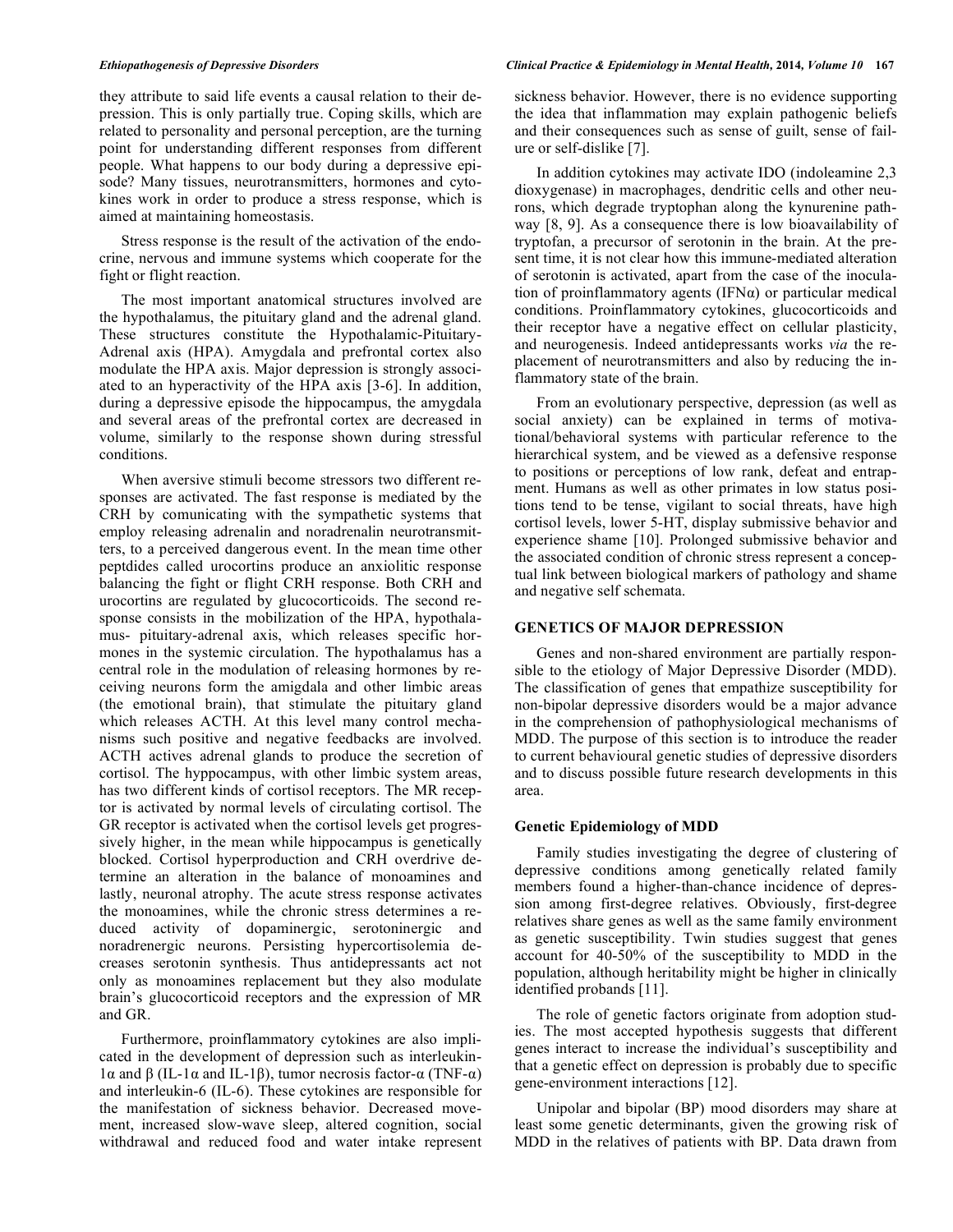separate twin samples with bipolar *versus* unipolar depression (MDD), suggested, however, that as much as 71% of the genetic tendency to mania is separate from the tendency to depression.

### **Association Studies of Candidate Genes**

### *Monoaminergic Candidate Genes*

Most candidate genes trials of depression focused on functional polymorphisms in a small set of genes involved in monoaminergic neurotransmission (DNA sequence variations that modify the expression and the functionary of the gene). Most of these genes are implicated in the synthesis, degradation, or neurotransmission of serotonin (5-HT). In particular, current research comprises the loci encoding the serotonin transporter (SLC6A4), the tyrosine hydroxylase (TH) (the limiting enzyme for dopamine synthesis), the serotonin 2A receptor (5HTR2A) and the tryptophan hydroxylase 1 (TPH1) (serotonin synthesis). Other genes that have been studied include the catechol-o-methyltransferase (COMT) (dopamine catabolism) and the dopamine (D4) receptor (DRD4).

# *5-HTTLPR, Depression, and Stress*

The SLC6A4 gene encodes the serotonin transporter, which result in the "reuptake" of serotonin back into the presynaptic cell. The 5-HTTLPR, a polymorphism in the promoter region of the serotonin transporter gene SLC6A4, includes two different alleles: one long with 16 repeats (L) and one short with 14 repeats (S). The S allele correlated with a reduction in mRNA levels, serotonin binding and reuptake. Currently, a functional single nucleotide polymorphism (SNP) within the 5-HTTLPR variant has been identified to be responsible of the modification of the functional consequences of carrying the L allele. Furthermore, an adenine/guanine (A/G) SNP (rs25531) was described that is apparently within the 5-HTTLPR L allele sequence. This allele variant shows reduced activity similar to that of the S allele [13].

The 5-HTTLPR variant has been studied extensively for the possible association with mood disorders, anxiety and related personality traits. Several meta-analyses examined these polymorphisms in MDD, Bipolar Disorder (BD), suicidal behavior, and/or for neuroticism [14]. A modest association with BD, and with suicidal behavior and an association with depression-related trait scores (neuroticism) emerge from these trials. Meta-analyses, however, have not shown the association between this polymorphism and MDD. Moreover many studies tested the hypothesis of a significant interaction among 5-HTTLPR alleles or genotypes, depression, and stress (gene environment interaction); these studies supported an effect of 5-HTTLPR genotype on stress reactivity rather than directly on depression. The association between short alleles and depression, the onset of depression following low-threat events for the short-short genotype, the increased depression scores in maltreated children and the increased amygdale activation in response to stressor stimuli, underline the interaction between 5- HTTLPR, depression and stress [15]. However the exact mechanism of this association remains unclear [16].

### *Other Candidate Genes*

*Tryptophan hydroxylase (TPH)* is an attractive candidate gene, because it is a key enzyme in the synthesis of serotonin. Recent trials underlined that the *TPH2* isoform (rather than *TPH1*) is dominant in the brain, and MDD is associated with one of 10 *TPH2* SNPs and with SNP haplotypes. A relationship between *TPH2* and somatic anxiety in unipolar depression, paroxetine response in depression and suicide, was underlined in several studies [17] In stressed conditions, other serotonergic genes are involved in modifying the risk for depressive symptom. Some studies underline the association between *5HTR1A* -an auto inhibitor of serotonin releaseand MDD and emphasize higher depression rates associated with the G allele. One study reported that the A/G polymorphism in the promoter of *5HTR2A*, a mediator of the downstream effects of serotonin, is associated with MDD [18].

A further etiological hypothesis about depression comprehend the hypothesis that neurotoxic effects related to corticotrophin activity and cytokines inflammatory effects damage hippocampal cells, which is involved in the genesis of many depressive symptoms. The responses to stress can be modulated from genetic factors that could alter the balance of neurotoxic and neuroprotective effects, while antidepressants have been shown to enhance neuroprotective effects*. Brain-derived neurotrophic factor (BDNF)* is a neuroprotective protein, and some reports described a reduction of serum BDNF in MDD [19]. Only one report underline the association between the *Val66Met* polymorphism and neuroticism, but data for MDD are not available.

The hypothalamic-pituitary axis, is altered in patients with MDD; the *Angiotensin-converting enzyme (ACE)* was proposed as a candidate gene for MDD because it affects blood pressure. Few studies suggested an association between MDD and functional insertion-deletion polymorphism in ACE.

Separate meta-analyses have examined association of MDD with the gene encoding the *dopamine D4 receptor* (DRD4).

There is some evidence supporting an association between MDD and *methylenetetrahdrofolate reductase encoding (MTHFR)* gene, an enzyme implicated in the degradation of homocysteine. An increase of homocysteine is link to vascular inflammation and heart disease. Meta-analysis fails to support a significant association with this organic alterations and depression.

Some authors hypnotized an association between MDD and a functional polymorphism in *DISC1 (dysbindin-1)* [20], a gene associated with schizophrenia. Finally in a region of chromosome 12 some authors suggested that *APAF1 (encoding apoptosis protease activating factor 1)* may be an MDD candidate gene. Summarizing, because of our limited understanding of the pathophysiology of MDD [21], other genes may play a role in the etiology of MDD.

### **Genetic Linkage Studies**

Few studies found convincing evidence for linkage (genome-wide level significance), and there was little replication across studies for regions suggestive of linkage. Few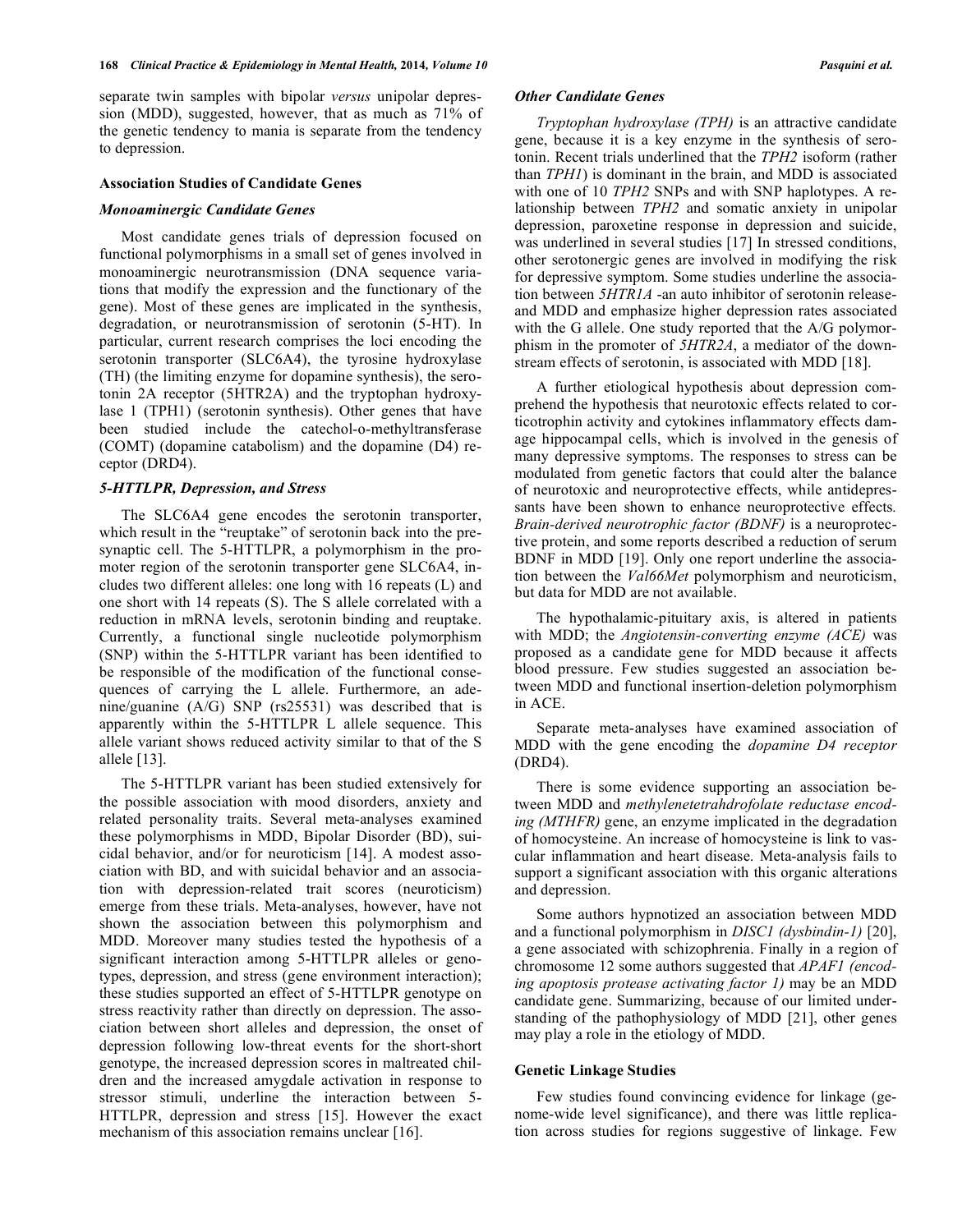studies highlight that for MDD, only the short arm of chromosome 1 (1p) contained linkage signals. Genetic epidemiological studies support the association between anxiety disorders and personality traits and confirm that neuroticism is genetically related to MDD. A number of linkage scans for these phenotypes have identified genomic regions that overlap those from scans involving MDD. One study identified the linkage of the CREB1 region of 2q to Mood Disorders [22], and another study pointed out the presence of an MDD predisposition gene on chromosome 12q22-q23.2 [23]. Recently several trials showed the importance of epigenetic factors that leads individuals to a susceptibility to environmental adversities [24-26].

# **NEUROBIOLOGICAL FACTORS ASSOCIATED WITH DEPRESSION**

In the pathofisiology of MDD is involved the neural systems, the emotion processing, the reward seeking, and the regulate emotion system [27]. The structures involved in emotion and reward processing are the amygdala, the ventral striatum, the medial prefrontal and anterior cingulate. The cortical regions are involved in processing emotion, and lateral prefrontal cortical systems that include the ventrolateral prefrontal cortex and the dorsolateral prefrontal cortex, are associated with the cognitive control and the voluntary or effortful regulation of emotion [28]. The medial prefrontallimbic network, including amygdala, anterior cingulate cortex, and medial prefrontal cortex is modulated by serotonin neurotransmission; the reward network that include the ventral striatum and interconnected orbitofrontal and medial prefrontal cortices is modulated by dopamine. In these neural systems in adults, neuroimaging studies have provided evidence for specific abnormalities.

Over the past two decades, various hypotheses have been debated and three main neurotrasmitters, norephinephrine, dopamine, and serotonin have long been considered in the pathophysiology and treatment of mood disorders, although other neurotransmitter systems may as well be involved in mood disorders [29].

## **Noradrenergic Neurons**

Norepinephrine, also known as noradrenalin, is a monoamine or catecholamine that consists of a single amine group and a catechol nucleus (a benzene ring with two hydroxyl groups). It is present both the central and peripheral nervous systems. Norepinephrine is the main neurotransmitter released by the sympathetic nervous system and mediates the "fight or flight" reaction. Among its functions is to prepare the body for action by affecting cardiovascular function, gastrointestinal motility and secretion, bronchiole dilation and glucose metabolism. Norepinephrine has been associated with several brain functions in the central nervous system, including sleep, memory, learning, and emotions.

Noradrenergic neurons are mainly present in the *locus coeruleus* (LC) that is the primary source of the noradrenergic innervation of the forebrain. The LC provides the sole source of NE to hippocampus and neocortex, critical regions for the cognitive and affective pro-noradrenergic system and projects to areas of the brain and spinal cord. The inputs to the LC are complex; in addition LC extensively innervates

the cerebral cortex, the limbic system, the basal forebrain (medial septal area, medial preoptic area) and the thalamus, especially the dorsally located nuclei.

The NE receptors are categorized in alpha 1A, 1B, 1C or alpha 2A, 2b, or 2C or as beta 1, beta 2, or beta 3. Alpha 1 receptors are generally leads to excitation of the follower cells.

# **Serotoninergic Neurons**

The serotonergic neurons play a main role in the integration of behavior; serotonergic neurons project to every part of the central nervous system (the brain and spinal cord) influencing the transmission of all the other neurotransmitters. Most serotonin is found in the enterochromaffin cells in the gastrointestinal tract involved in the regulation of intestinal movements. The *raphe nuclei,* distributed in the reticular formation, is the principal source of serotonin release. Axons from the lower *raphe nuclei* terminate in the spinal cord as well as in the cerebellum's deep nuclei and in the cortex and axons from the higher *raphe nuclei* terminate in subcortical nuclei that include *thalamus, corpus striatum*, *nucleus accumbens*, *hypothalamus, hippocampus, amygdala*, and in *cingulate cortex*, including the *cingulum*, the *corpus callosum* , the *hippocampus*, and the *neocortex.*

Seven distinct families of 5-HT receptors have been identified (5-HT1–5-HT7) and subpopulations have been shown for several of these. Actually at least 15 subpopulations have been cloned. The multitude of 5-HT receptors allow a better understanding of the different and complex processes in which 5-HT is involved.

# **Dopamine Neurons**

Dopamine (DA) was described as an important neurotransmitter of the central nervous system half a century ago. Its role in movement control has long been demonstrated in patients affected by Parkinson's disease (PD). It is now well known that DA is involved in reward system and in the neurobiology and symptoms neurological and psychiatric diseases, including schizophrenia and attention deficit hyperactivity disorder.

Dopaminergic neurons are an heterogeneous group of cells concentrated in the *mesencephalon*, in the *diencephalon,* in the *cerebral cortex*, in the *olfactory bulb* and in the *spinal cord*. However, the ventral part of the *mesencephalon* contain almost all DA cells. The nigrostriatal system, which originates in the SNc and presents into the *caudate-putamen nucleus*, is involved in the control of voluntary movement. The DA system includes the mesolimbic and mesocortical pathway, which arise from VTA; they have been suggested to modulate emotion-related behavior. The mesolimbic dopaminergic system include VTA that project to the *nucleus accumbens* (NAc) and to the *olfactory tubercle* innervating *the septum, amygdala and hippocampus*. The mesocortical dopaminergic system projects to the *prefrontal, cingulate*  and *perirhinal cortex*. From their different nuclei, dopaminergic axons progress medially where they join together and project through the median forebrain bundle (MFB) to the internal capsule. SNc neurons send projections to the *caudate* and *putamen nuclei (striatum),* named the nigrostri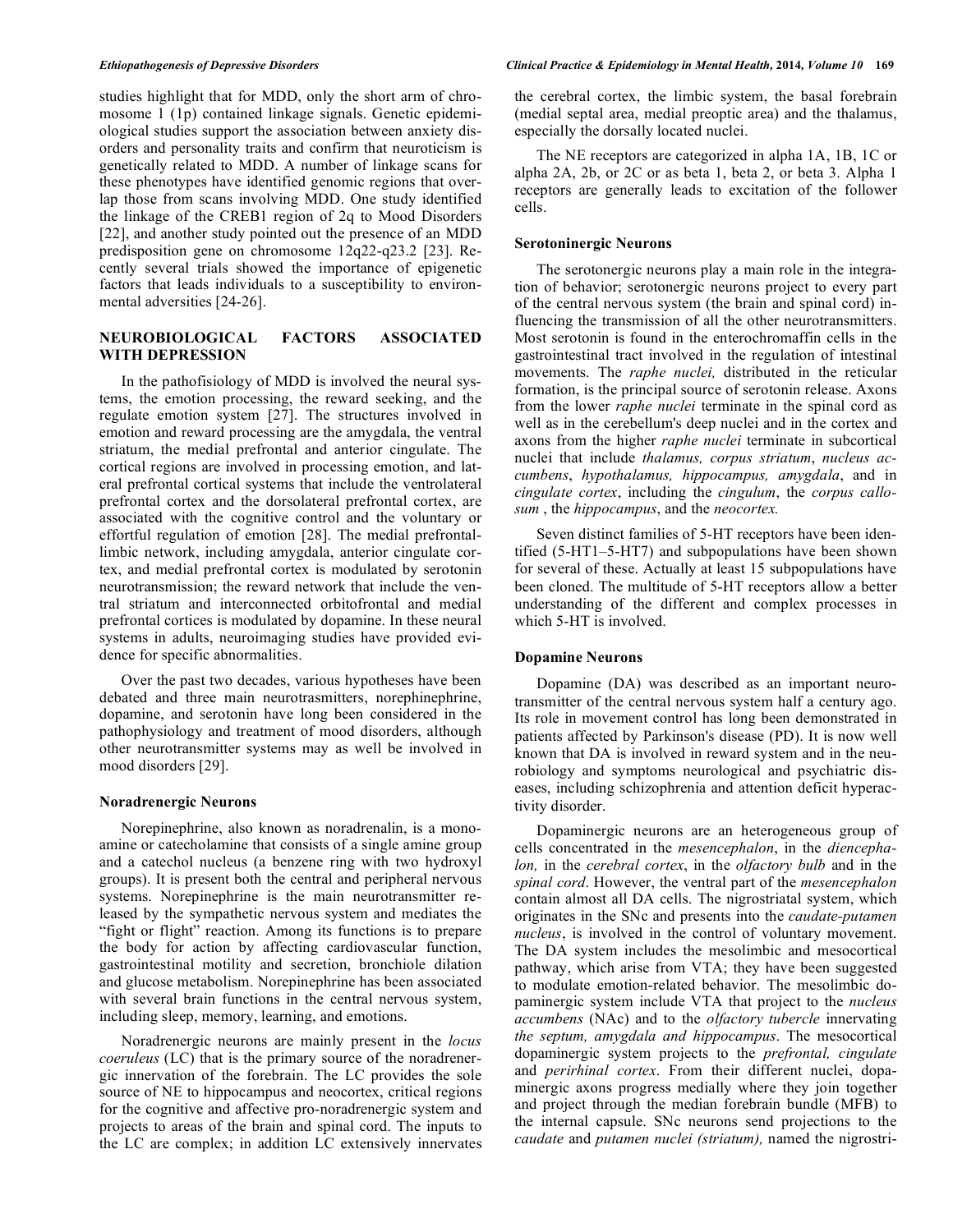atal system. Dopaminergic axons originating in the VTA innervates to the ventral part of the striatum, a region named NAc.

The heterogeneous physiological actions of DA are mediated by five distinct G protein-coupled receptor subtypes that present a similar pattern of distribution that dopaminergic fibers.

# **Monoamine Hypothesis for the Etiology of Depression**

The first etiological hypothesis postulated to explain symptoms of depression was the monoamine hypothesis. This hypothesis, derived from the observation that agents acting on the synaptic concentrations of monoamines can improve symptoms of depression, suggests that depletion of monoamine neurotransmitters is the main cause of depressive symptoms. Currently the most popular hypothesis for the etiology of depression seems to involve the monoaminergic receptors and the downstream molecular events that this receptors trigger, including the gene expression. This theory postulates that the depletion of neurotransmitters causes compensatory upregulation of postsynaptic receptors and that there is a defect in downstream signal transduction of the monoamine neurotransmitter and receptor. At molecular level the abnormality would be in the signal transduction cascade system and in appropriate gene expression.

For the diagnosis of major depression numerous symptoms are required. Each symptom is hypothetically associated with inefficient information processing in various brain circuits [30]; some brain regions in depression, in fact, have enhanced neuronal activation, while others have reduced neuronal activation. Nevertheless, main antidepressant treatments available today all generally act on one or more of these neurotransmitter systems.

### **Other Neurotransmitter Alterations**

In the pathophysiology of depression, an increasing interest has been attributed to the glutamatergic system. Glutamate is the primary excitatory neurotransmitter in the central nervous system. A dysfunction or reduced number of glia cells, important regulators of the glutamatergic metabolism, was observed in patients suffering from depression. This could cause an hyperfunctioning of the glutamatergic system and a toxic increase of glutamate Antidepressants used in clinical practice modify the glutamate metabolism and some clinical trials [31] shown that antiglutamatergic substances (riluzole) and NMDA-receptor antagonists (ketamine) possessed antidepressant properties.

Neuron fibers containing acetylcholine (ACH) are distributed throughout the cerebral cortex and interact with monoamine and glucocorticoid systems. ACH neurons have alerting or activating acute effects on brain systems. The two principal subtypes of ACH receptors are called nicotinic and muscarinic receptors. Drugs with agonist and antagonist effects on ACH have opposing effects on depressive symptoms. Behavioural changes following administration of an ACH agonist include lethargy, anergia, and psychomotor retardation in normal subjects, and in patients, exacerbation of depression [32].

Increasing evidence propose that the neurobiology of depression is associated with abnormalities in amino neurotransmission. Gamma-aminobutyric acid (GABA) has inhibitory effects on NE and DA pathways. Chronic stress can reduce or deplete GABA levels in some regions of the brain. Several studies reported that depressed patients have lower GABA concentrations than non-depressed subjects. The interest in these findings also increased due to the evidence that several anticonvulsant and GABA-mimetic agents has mood stabilizing and antidepressant characteristics [33].

### **DISCUSSION**

The etiopathogenesis of depressive disorders is always complex and multifactorial. There is a strong genetic and family component. In addition to the neurochemical hypothesis based on the use of antidepressants acting on monoamine neurotransmission, we briefly mentioned the organic hypothesis and the correlation between depression and organic diseases. In conclusion, the currently available data seem to support the hypothesis that some people are biologically predisposed to depression (genetics that affects neurotransmitters, CNS disorders), but on this predisposition are engrafted temperamental, attachment styles and environmental factors.

# **CONFLICT OF INTEREST**

The authors confirm that this article content has no conflict of interest.

# **ACKNOWLEDGEMENTS**

Declared none.

### **REFERENCES**

- [1] Klibansky R, Panofsky E, Saxl F. Saturn and Melancholy. Studies in the history of natural philosophy, religion and art. Thomas Nelson & Sons Ltd, London, 1990.
- [2] Tellenbach H. Melancolia. Il Pensiero Scientifico Editore. Roma 1975.
- [3] Nemeroff CB. The corticotropin-releasing factor (CRF) hypothesis of depression: new findings and new directions. Mol Psychiatry 1996; 1: 336-42.
- [4] Holsboer F. The corticosteroid receptor hypothesis of depression. Neuropsychopharmacol 2000; 23: 477-501.
- [5] Pariante CM, Miller AH. Glucocorticoid receptors in major depression: relevance to pathophysiology and treatment. Biol Psychiatry 2001; 49: 391-404.
- [6] Pariante CM. Depression, stress and the adrenal axis. J Neuroendocrinol 2003; 15: 811-2.
- [7] Pasquini M, Speca A, Mastroeni S, Delle CR, Sternberg CN, Biondi M. Differences in depressive thoughts between major depressive disorder, IFN- alpha- induced depression and depressive disorders among cancer patients. J Psychosom Res 2008; 65: 153-6.
- [8] Raison CL, Borisov AS, Broadwell SD, *et al.* Depression during pegylated interferon-alfa plus ribavirin therapy: prevalence and prediction. J Clin Psychiatry 2005; 66: 41-8.
- [9] Maes M, Bonaccorso S, Marino V, *et al.* Treatment with interferonalpha (IFNa) of hepatitis-C patients induces lower serum dipeptidyl peptidase IV activity, which is related to IFNa-induced depressive and anxiety symptoms and immune activation. Mol Psychiatry 2001; 6: 475-80.
- [10] Gilbert P. The relationship of shame, social anxiety and depression: The role of the evaluation of social rank. Clin Psychol Psychother 2000; 7: 174-89.
- [11] Anguelova M, Benkelfat C, Turecki G. A systematic review of association studies investigating genes coding for serotonin recep-